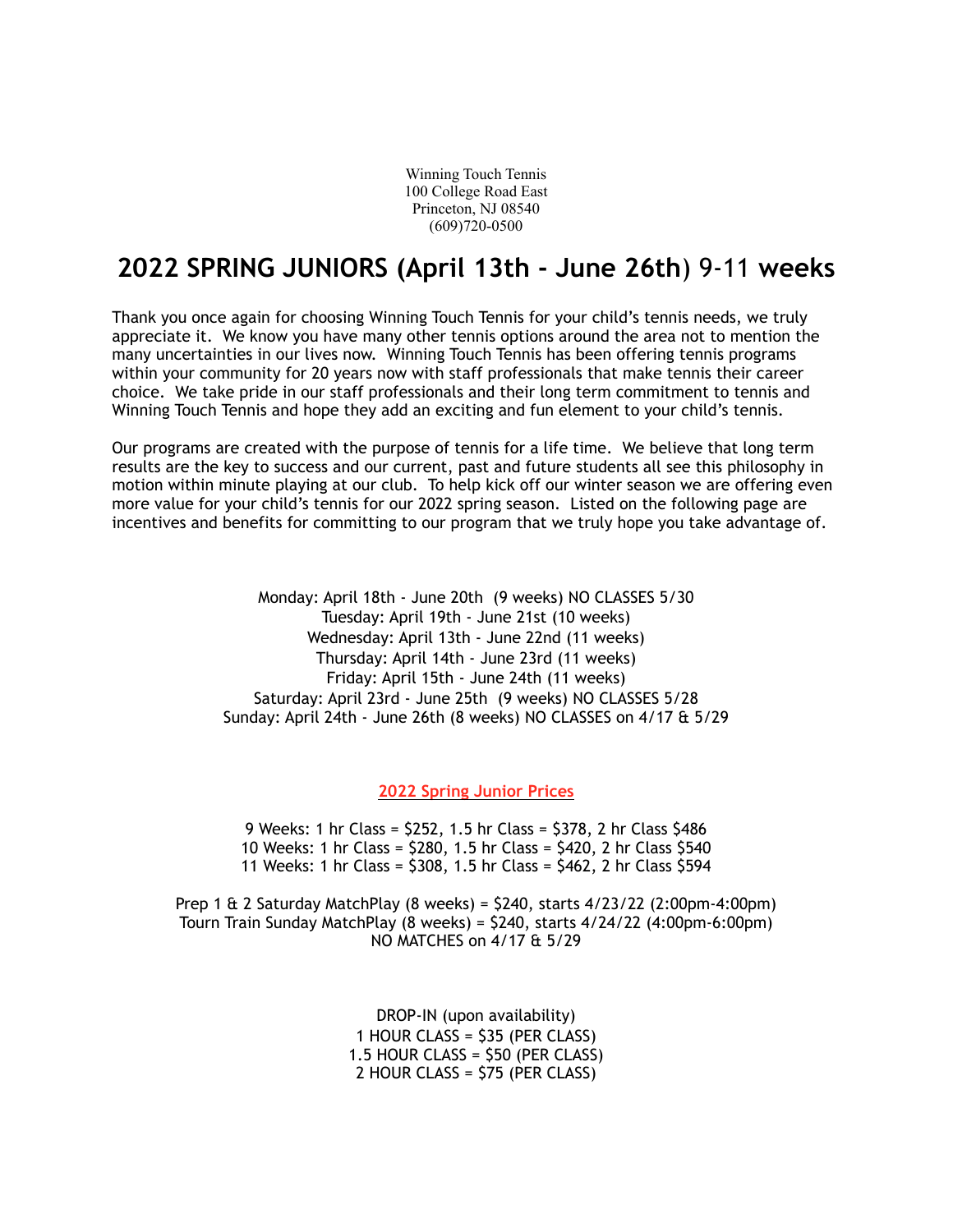## **Benefits to all Winning Touch Tennis 2022 Spring students**

- Multiple class discounts. Any students that sign up for multiple classes will receive 1/2 off their 2nd and 3rd classes. (*This is NOT a siblings discount and does no apply to siblings signing up for one class each or a matchplay program, half price off lesser classes*).
- 6-1 student to instructor ratio, may fluctuate due to makeups.
- 1/2 priced court time on Fridays, Saturdays and Sundays for students enrolled in our 2022 Winter program. Courts are NOT guaranteed!
- Drop in pricing for students that can not commit to a full session. (Upon availability)
- Junior program private lesson rates will be \$100 per hour. Non junior program players rates will be \$105 per hour.
- MAKEUPS, simply email wttjuniormakeup  $@g$  mail.com and we will do our best to find you a makeup. This is NOT guaranteed!
- Day time clinics available for students on remote learning. Days and times TBD.

## **BEGINNER, INTERMEDIATE AND ADVANCED PROGRAMS**

**(Players in these classes tend to play once a week but do not play USTA tournaments consistently or do the extras outside of the club to become a consistent USTA tournament player. The top players from these programs tend to move into our high performance programs once they start USTA tennis and improve their game on the competitive side.)**

## **OUR NEW RED BALL (beg):** (4-6yrs) red ball, Fri 4:30pm-5:30pm(\$308)

Our NEW red ball class is designed from the ground up for beginner juniors between the ages of 4 & 6. This class revolves around fun focusing on hand and eye, racquet skills and technique to help build a foundation to advance to the next level and more! More classes to come!!!!

**ROOKIES (beg):** (6-8yrs) orange ball, Mon 4:00pm-5:00pm (\$252), Tue 5:00pm-6:00pm(\$280), Fri 4:30pm-5:30pm(\$308) and Sat 10:00am-11:00am(\$252)

Players focus on hand and eye coordination fundamentals with orange balls to help build a solid foundation for long term success. Classes are geared towards fun and lots of activity!

**JUNIOR DEVELOPMENT (adv/beg):** (8-10yrs) orange ball , Mon 4:00pm-5:00pm (\$252), Tue 5:00pm-6:00pm(\$280), Fri 4:30pm-5:30pm(\$308) and Sat 10:00am-11:00am(\$252) Junior development players start to learn about proper grips, strokes and fundamentals on playing tennis. Players use orange progression balls on a 60' blended lines court.

**PREP 2**: green dot ball only, Tue 4:30pm-6pm(\$420), Thur 4:30pm-6pm (\$462), Sat 3:00pm-4:30pm(\$378) & 4:30pm-6:00pm(\$378)

These players need on court experience and are just learning to judge where the ball is going although court coverage is weak. They have obvious stroke weaknesses and can sustain a very short rally of slow pace with other players of the same ability.

**TOURNAMENT TRAINING**: yellow ball, Thur 4:30pm-6:00pm (\$462), Fri 5:30pm-7:00pm(\$462) and Sat 3:00pm-4:30pm(\$378)

Tournament training players have moderate stroke dependability with directional control on moderate shots but lack consistent depth and variety. Spin is starting to be used but the lack of patience with over hitting tends to get the best of them. These players also lack USTA experience and do not play tournaments on a regular basis.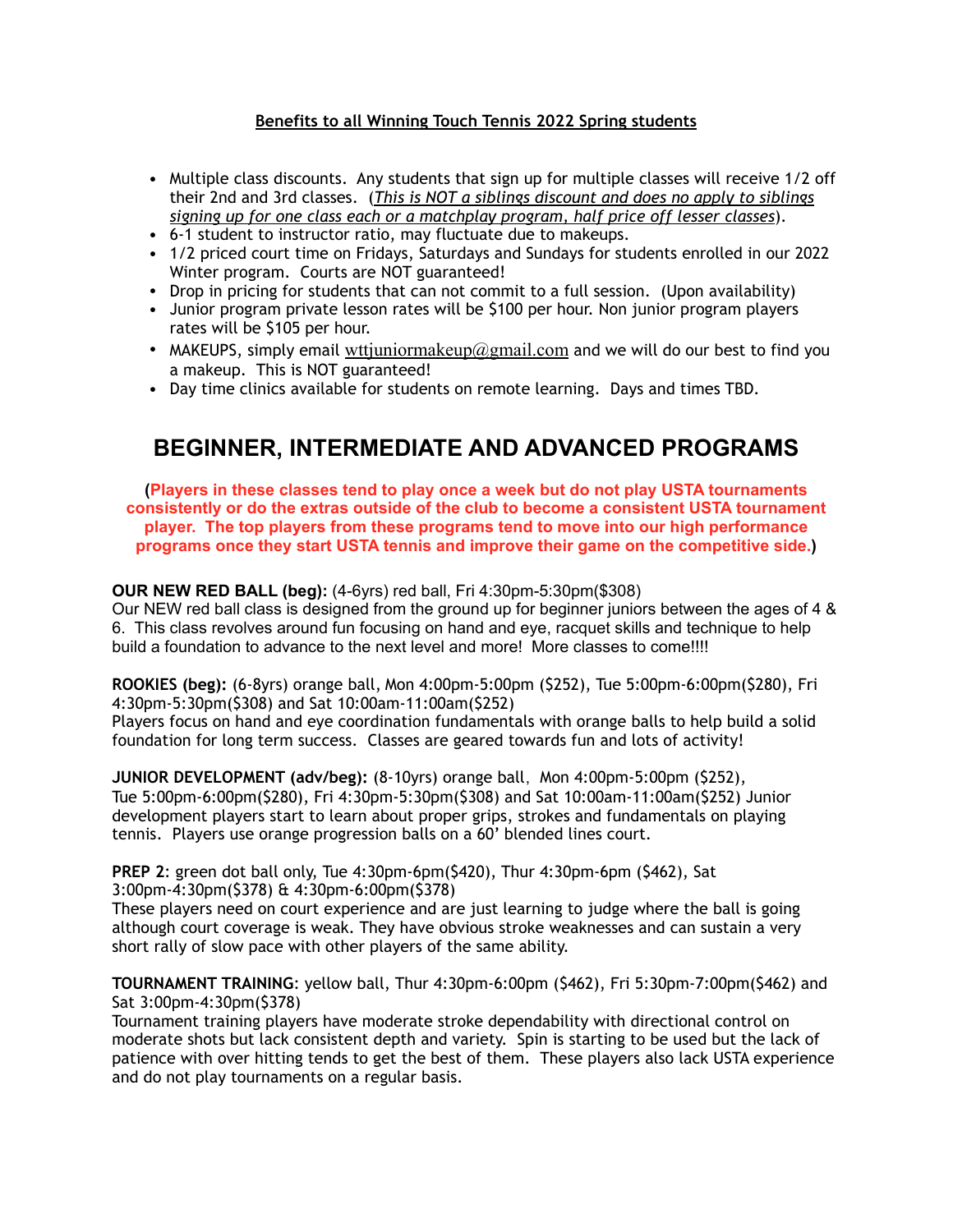# **HIGH PERFORMANCE PROGRAMS**

**(Invite only! USTA tournament play is a must! If your child is NOT playing USTA tournaments on a regular basis, taking private lessons and playing multiple times per week these programs are not for them!!!! These players consistently play competitive tennis, strive for a state and Middle States ranking and do the extras outside of the club to improve.)**

## **GREEN DOT HIGH PERFORMANCE (INVITE ONLY):** Mon 5:00pm-7:00pm(\$486),

Wed 5:00pm-7:00pm(\$594), and Sat 11:00am-1:00pm(\$486)

This is an invitation only program geared towards our players who are doing more than just taking a class once per week. A typical Prep 2 PLUS player is a USTA member, plays tournaments and is experiencing the competitive side of tennis. A typical tournament level is 10  $\&$  12 and under L8 and L7 with goals to eventually play L6. Some players are making the transition of green dot competitive tennis to yellow ball competitive tennis but likely not ranked high enough to play an L6 tournament yet.

### **YELLOW BALL HIGH PERFORMANCE (INVITE ONLY):** Tue 6:00pm-8:00pm(\$540),

Thurs 6:00pm-8:00pm(\$594) and Saturday 1:00pm-3:00pm(\$486)

Our yellow ball high performance players are often on varsity tennis, have a great deal of USTA tennis experience and is capable of hitting a variety of shots under match play scenarios. This level is NOT for a once per week player and takes commitment on and off the court. These two hour classes offer a mix of fed balls, live ball scenarios and fitness. Later start times accommodate players still playing for their high school teams. Players typically play L6 to L4 tournaments with results eventually taking them to higher levels. These students are committed to competitive play with the intention of climbing into the top 50 in Middle States for their age division.

#### **MATCHPLAY PROGRAMS**

### **MATCHPLAY FOR PREP 2:** Sun 2:00pm-4:00pm **(STRONGLY RECOMMENDED FOR PLAYERS LOOKING TO REACH THE NEXT LEVEL) May 1st - June 26th (8 weeks) \$240**

This matchplay program is for prep 2 players. Matches will be played every week in a round robin format giving participants a chance to play every player. Matchplay throughout the year is a HUGE part in a players growth and development and is often the difference in students staying in the game of tennis long term.

#### **MATCHPLAY FOR TOURN TRAIN PLAYERS:** Sun 4:00pm-6:00pm **(STRONGLY RECOMMENDED FOR PLAYERS LOOKING TO REACH THE NEXT LEVEL) May 1st - June 26th (8 weeks) \$240** Our tournament training matchplay is for all of our tournament training players. This is a great way for students to compete on a regular basis throughout the colder months. Matchplay throughout the year is a HUGE part in a players growth and development and is often the difference in students staying in the game of tennis long term.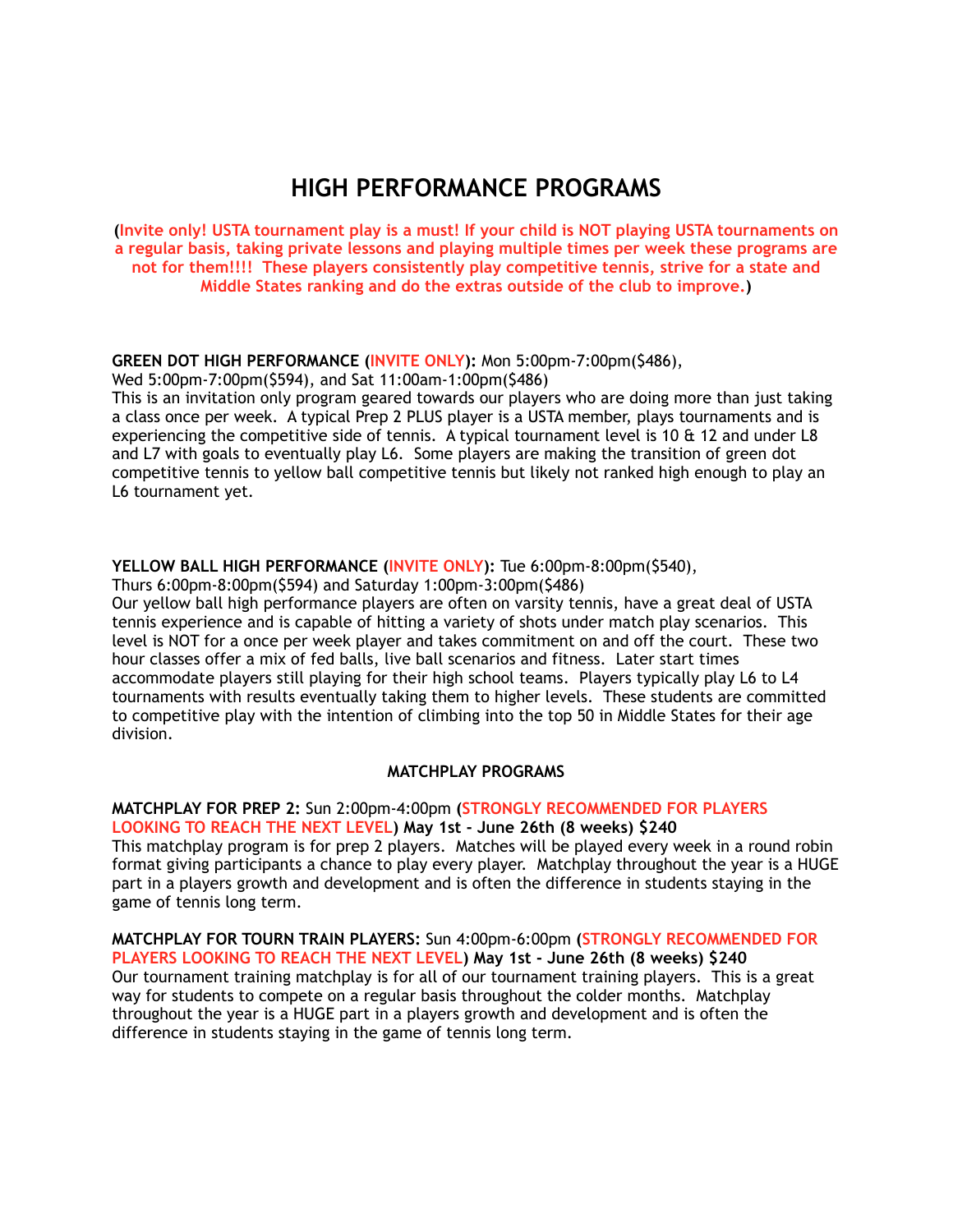## *THIS IS A RELEASE AND WAIVER OF LIABILITY, ASSUMPTION OF RISK, AND INDEMNITY AGREEMENT FOR WINNING TOUCH TENNIS OF PRINCETON*

IN CONSIDERATION of being permitted to participate in any way in the EVENT(S), EACH OF THE UNDERSIGNED, for him/herself, his/her personal representatives, heirs, and next of kin:

- 1. HEREBY RELEASES, WAIVES, DISCHARGES AND COVENANTS NOT TO SUE *Winning Touch Tennis*, and all of their directors, officers, agents, volunteers and employees, (hereinafter referred to as "Releasees") FROM ALL LIABILITY TO THE UNDERSIGNED, his/her personal representatives, assigns, heirs and next of kin FOR ANY AND ALL LOSS OR DAMAGE, AND ANY CLAIM OR DEMANDS THEREFORE ON ACCOUNT OF INJURY AND/OR EXPOSURE TO INFECTIOUS SYNDROMES OR DISEASES TO THE PERSON OR PROPERTY OR RESULTING IN ILLNESS AND/OR DEATH OF THE UNDERSIGNED ARISING OUT OF OR RELATED TO THE EVENT(S), WHETHER CAUSED BY THE NEGLIGENCE OF THE RELEASEES OR OTHERWISE.
- 2. HEREBY AGREES TO INDEMNIFY AND SAVE AND HOLD HARMLESS the Releasees and each of them FROM ANY LOSS, LIABILITY, DAMAGE, OR COST they may incur arising out of or related to the EVENT(S) WHETHER CAUSED BY THE NEGLIGENCE OF THE RELEASEES or otherwise.
- 3. HEREBY acknowledges that THE ACTIVITIES OF THE EVENT(S) MAY BE DANGEROUS and involve the risk of exposure to infectious syndromes and diseases, serious illness, injury and/or death and/or property damage and he/she ASSUMES FULL RESPONSIBILITY FOR ANY RISK OF BODILY INJURY, EXPOSURE, DEATH OR PROPERTY DAMAGE arising out of or related to the EVENT(S) whether caused by the NEGLIGENCE OF RELEASEES or otherwise. *By playing at WTT I voluntarily assume all risks related to exposure to COVID-19*.
- 4. HEREBY acknowledges a doctor's note for an absence is accepted ONLY for injuries or illnesses forcing a student out for a minimum of THREE CONSECUTIVE WEEKS. Unfortunately we cannot accept Doctor's notes for sicknesses or any minor illnesses.
- 5. HEREBY acknowledges makeups are NOT GUARANTEED, however, you can request a makeup at wttjuniormakeup@gmail.com and we will do our best to accommodate your request. We do ask that you try your best to make as many classes as possible to truly take advantage of our program. I have read and understood there will be no pro-rating of future missed classes, transferring of credit or refunds for any missed classes. If credit is issued because of an illness or injury of more than 3 consecutive weeks (doctor's note required) that credit must be used within 6 months of being issued. After 6 months all credit will be voided. Credit can only be used towards the previous attended programs. Once a payment is made all sales are final.

#### **I HAVE READ THIS RELEASE AND WAIVER OF LIABILITY, ASSUMPTION OF RISK, AND INDEMNITY AGREEMENT, FULLY UNDERSTAND ITS TERMS, UNDERSTAND THAT I HAVE GIVEN UP SUBSTANTIAL RIGHTS BY SIGNING IT, AND HAVE SIGNED IT FREELY AND VOLUNTARILY WITHOUT ANY INDUCEMENT, ASSURANCE OR GUARANTEE BEING MADE TO ME AND INTEND MY SIGNATURE TO BE A COMPLETE AND UNCONDITIONAL RELEASE OF ALL LIABILITY TO THE GREATEST EXTENT ALLOWED BY LAW.**

#### **PARENT OR LEGAL GUARDIAN ACKNOWLEDGEMENT (IF UNDER THE AGE OF 18)**

I represent and warrant that I am the parent or legal guardian of , the individual who signed the foregoing Release ("Minor") and that I have received, read, and understood the foregoing Release. I fully consent to and voluntarily authorize the Minor to execute said Release (or, if applicable, have voluntarily executed said Release on Minor's behalf). I acknowledge and agree that all representations, consents, agreements, grants, waivers, authorizations, indemnifications and releases herein shall be regarded as made by me on behalf of the Minor and shall be binding on me and the Minor.

Furthermore, in consideration of Releasees possibly including me and/or Minor in the Event, I hereby agree to be bound by and to perform all of the terms and conditions of the foregoing Release (including, without limitation, the provisions regarding release of all claims), as such terms and conditions may relate to my participation and/or the participation of the Minor in the Event, if any.